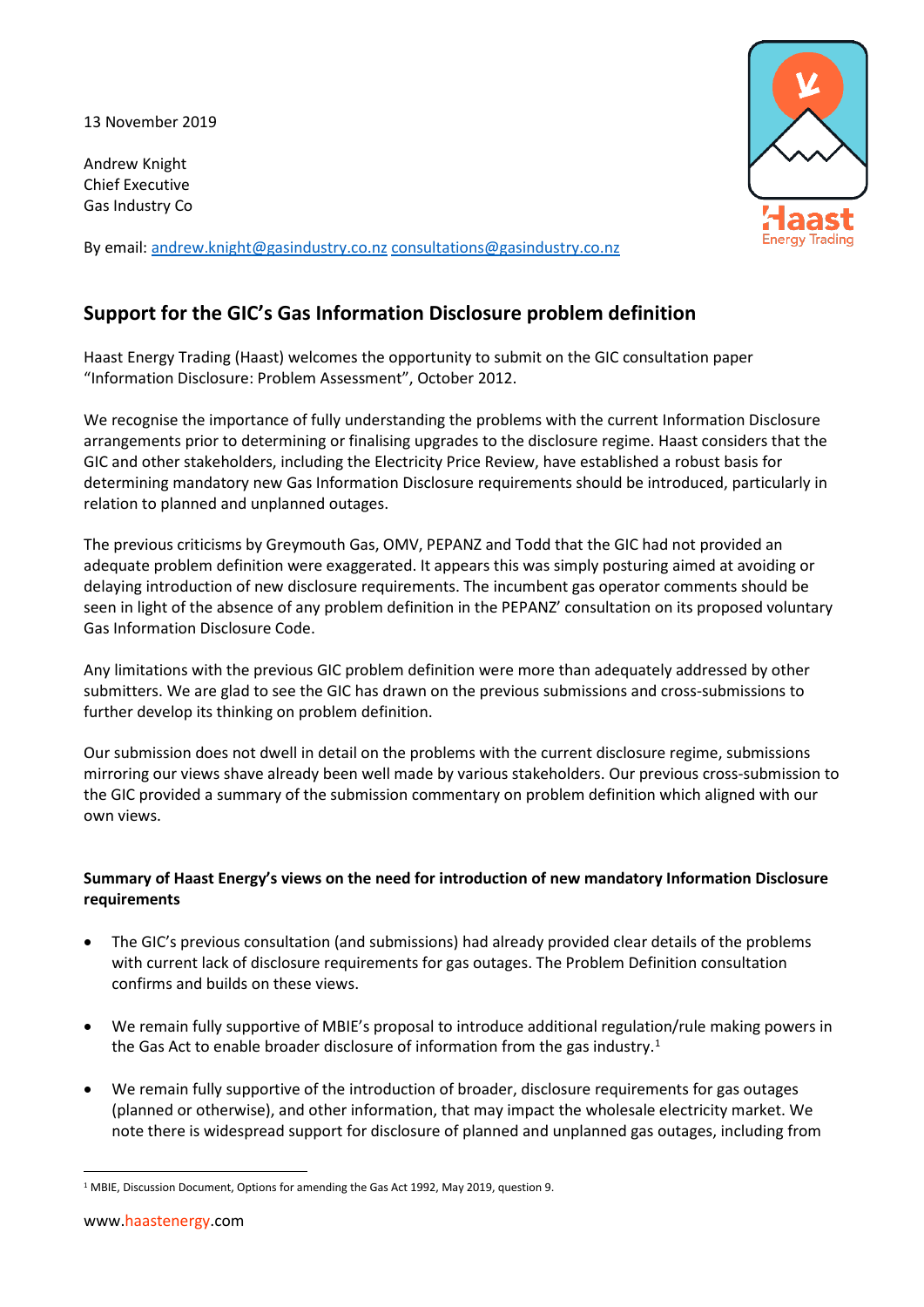emsTradepoint, First Gas, Flick Electric, Genesis, MEUG, Mercury, Meridian, MGUG, OMV, Transpower, Trustpower and Vector. We support these submissions.

- The Expert Advisory Panel undertaking the Government's Electricity Price Review (EPR) detailed well the issues which arose due to disruption to gas supplies from outages at the Pohokura field and that "no generator-retailer shared any specific information that gas fuel shortages were coming".[2](#page-1-0)
- We do not consider voluntary Information Disclosure would meet the Government's recent energy reform announcement that the Electricity Authority and GIC will be directed to adopt the recommendations of the EPR Panel to improve their respective Information Disclosure regimes.
- Consistent with submissions made both to the GIC and MBIE on Gas Information Disclosure, a voluntary set of arrangements would, at best, serve as a transitional arrangement until a properly developed mandatory Information Disclosure regime is put in place.
- The PEPANZ proposal for a voluntary Gas Information Disclosure Code was substantially deficient. While we made some recommendations for how the proposed voluntary regime could be materially improved, there are issues that cannot be readily resolved under a voluntary set of arrangements, including how to deal with existing contract limits on what can be disclosed and what has to be treated as confidential and commercially-sensitive.

## **Disclosure of outages (planned and unplanned) is essential**

The requirements need to provide for urgent and immediate disclosures to avoid information asymmetries between market participants, and the types of problems evident from the Pohokura gas field outages. We support disclosure of outages including:

- We support the GIC view that gas production and gas storage outage information should be included. We agree "an outage at Ahuroa could be similar to a production outage in its effect on the wholesale market (particularly once the Ahuroa expansion is completed)".
- We consider it would be desirable to include disclosure of the quantity of stored gas and the amount of available storage capacity in the Ahuroa storage facility. The efficacy of gas storage disclosure would be lessened without details of the stored gas and available capacity. We note the GIC's observation "Gas storage information is included as part of the information disclosure regime in all of the countries Gas Industry Co reviewed in the Options Paper". We also note that in a workably competitive market it would be reasonable to expect suppliers to provide information on the availability of their product.
- We consider it would be desirable to include gas production forecasts for the next twelve months, provided by gas producers. We agree with the System Operator's "concern that the lack of information regarding the availability of gas for thermal generators makes it difficult to assess and manage electricity security of supply". This also raises issues with attempting to forecast wholesale electricity pricing. Again, we note that in a workably competitive market it would be reasonable to expect suppliers to provide information on the availability of their product.



**Energy Trading** 

<span id="page-1-0"></span><sup>&</sup>lt;sup>2</sup> Expert Advisory Panel, Electricity Price Review, OPTIONS PAPER for discussion, 18 February 2019, page 18.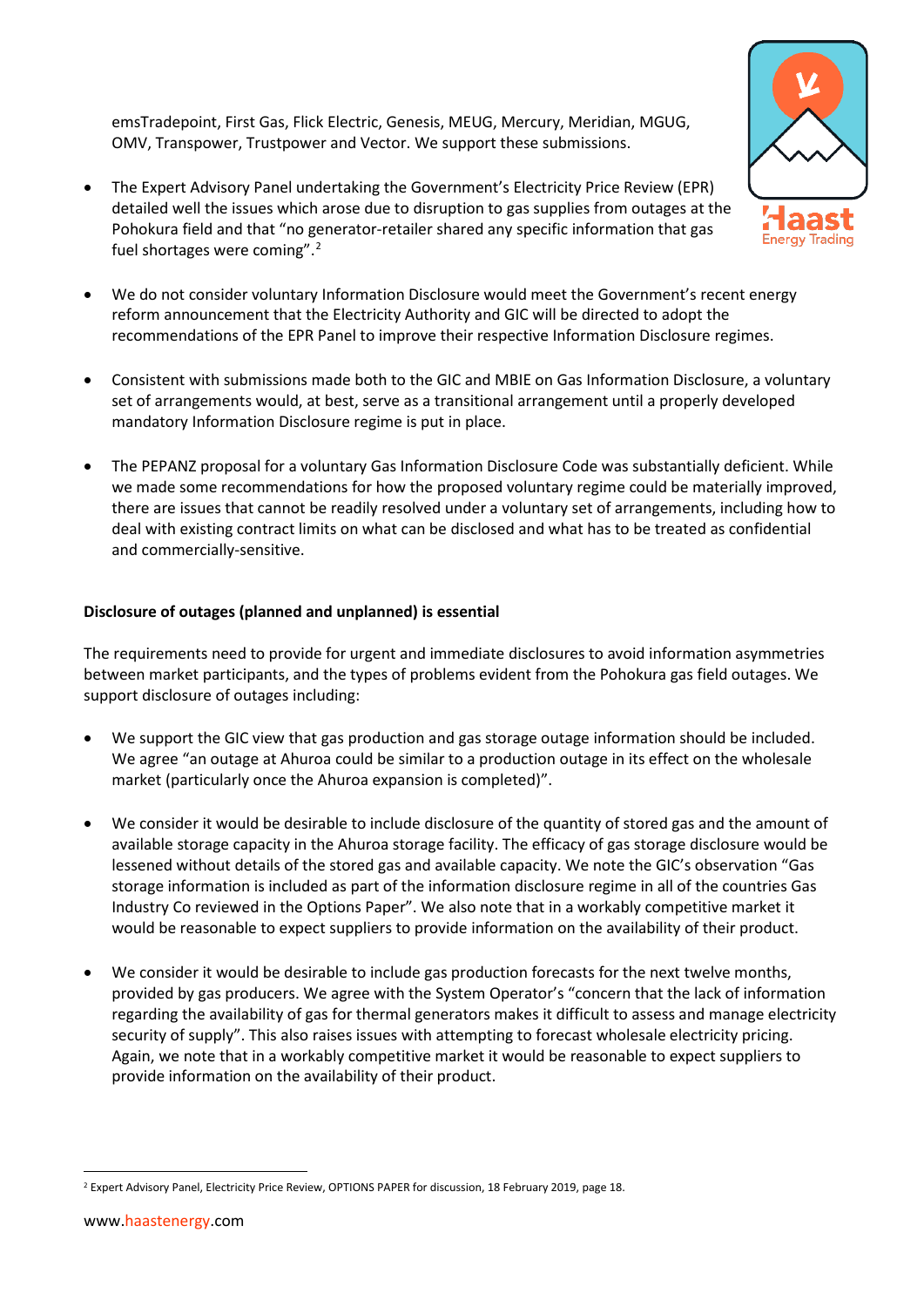• We support the Electricity Authority and GIC's intention to work together on the Authority's Wholesale Market Information Disclosure project, including potential disclosure requirements in relation to gas positions of thermal electricity generators.



• Haast supports disclosure of outage information and forecasts of gas consumption by major users with the same materiality thresholds that apply to production and storage. In practice, we would expect this to capture Methanex, Balance, NZ Steel, Fonterra, and the gas fired power plant operators. We agree that "The concentrated nature of gas demand in New Zealand means that an outage in any of the largest major gas users could potentially have a significant effect on the volumes of gas available on the wholesale market". We also agree with OMV that "all parties that have facilities where an outage may impact short-term market prices (including users and producers) should be covered in an outage disclosure regime".

#### **Design features of a robust Information Disclosure Regime**

It is clear there is wide-spread support for broader, mandatory, disclosure requirements.

The submission we provided to PEPANZ on their proposed voluntary Gas Information Disclosure provides some guidance on the kind of disclosure requirements we would advocate. The GIC should NOT simply 'cut and paste' the PEPANZ voluntary provisions. For example:

- The disclosure regime should include requirements for Director certification that disclosed information complies in all material respects with the Information Disclosure requirements. The Commerce Commission's Information Disclosure regimes provide useful examples of Director certification requirements.
- Compliance monitoring should be an ongoing, annualised, process. The disclosure regime should include enforcement and penalties for breach of the disclosure requirements. We agree with Todd Energy that "A key criticism of a voluntary disclosure code is the lack of "teeth" of such a code, having no regulated penalties for non-compliance" and there is a "need for a mechanism for compliance".
- The disclosure regime should address issues with contractual confidentiality provisions (existing and new) to ensure the requirements are not circumvented.
- Timely disclosure of information on planned and unplanned issues is critical. At a minimum, disclosure should occur at the same time information is being made available to customers etc. As PEPANZ conceded it "is less than ideal" different consumers were receiving different information on the duration of the Pohokura outages.<sup>[3](#page-2-0)</sup>

#### **Concluding remarks**

Haast reiterates support for introduction of broader, disclosure requirements for gas outages (planned or otherwise), and other information, that may impact the wholesale electricity market. The requirements need to provide for urgent and immediate disclosures to avoid information asymmetries between market participants, and the types of problems evident from the Pohokura gas field outages.

<span id="page-2-0"></span><sup>3</sup> <https://www.gasindustry.co.nz/assets/Consultations/Uploads/Submission-PEPANZ.pdf>